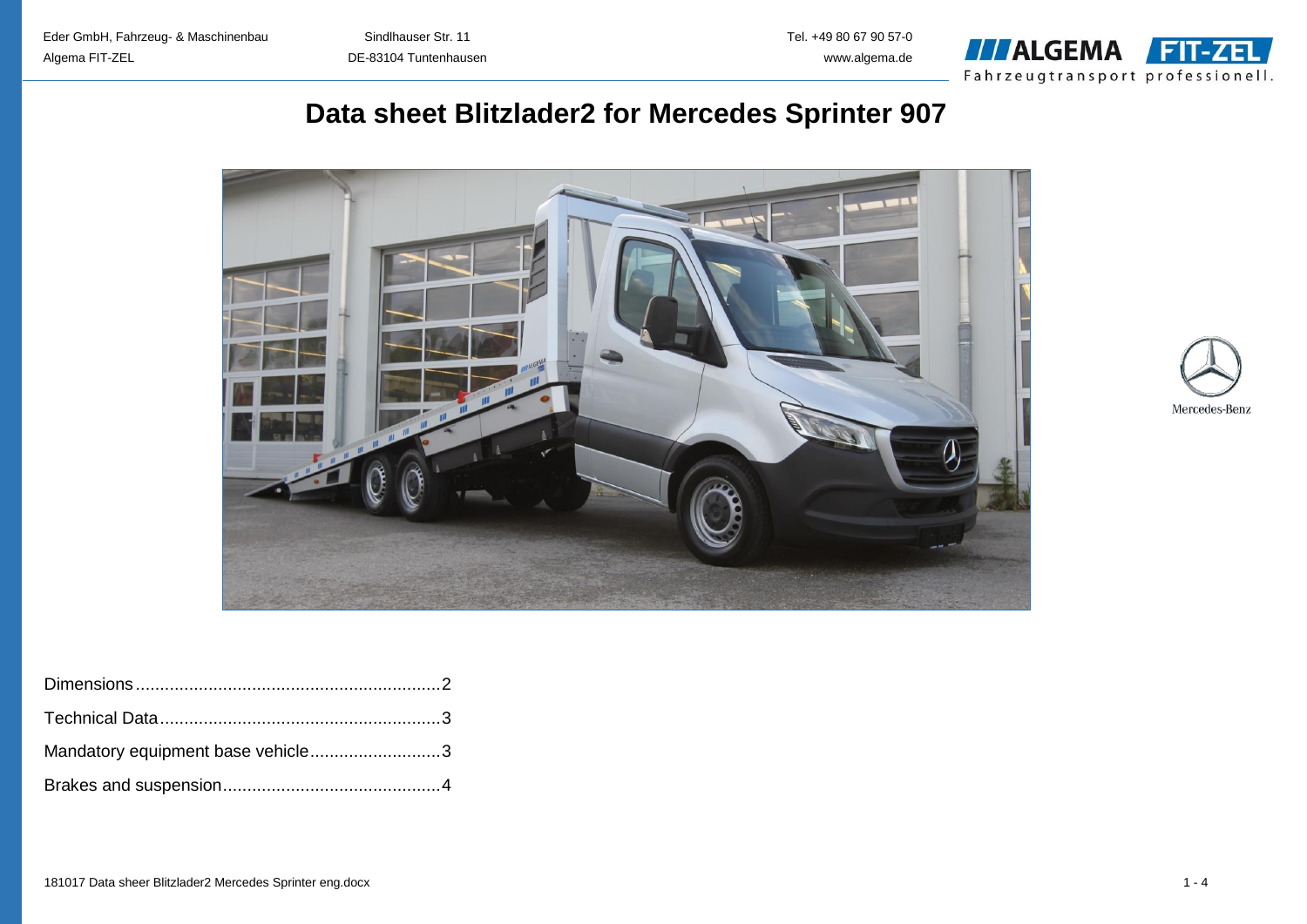

## Dimensions single cabin



5229 5548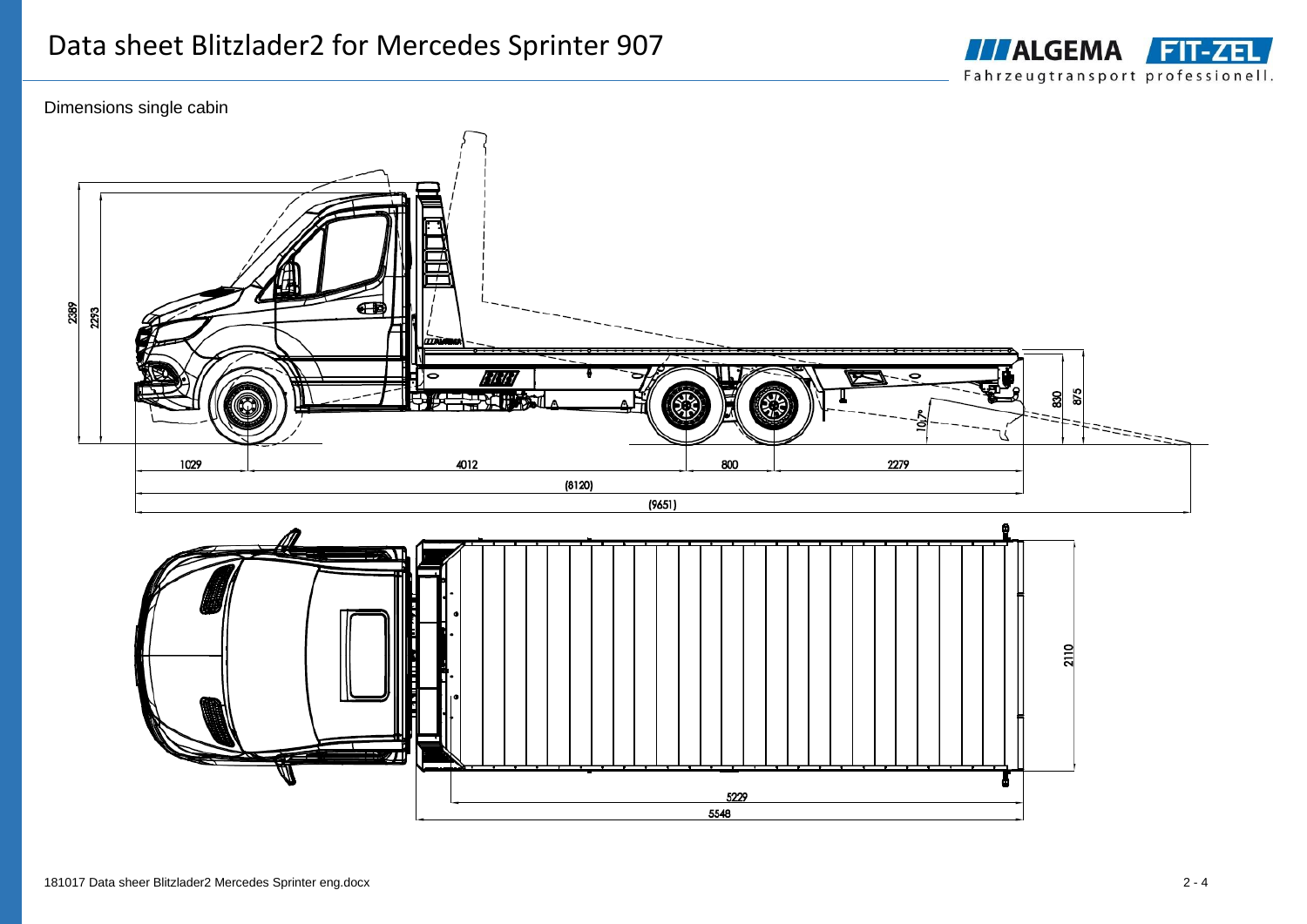

| Specifikation base vehicle Sprinter 907 |              |               |                        |              |        |                           |                  |                |                                  | Structure Blitzlader2 air suspension (DDAL0002) |            |                  |        |                 |            |              |            |                |
|-----------------------------------------|--------------|---------------|------------------------|--------------|--------|---------------------------|------------------|----------------|----------------------------------|-------------------------------------------------|------------|------------------|--------|-----------------|------------|--------------|------------|----------------|
|                                         | <b>Cabin</b> | <b>Engine</b> | Emiss.<br><b>Class</b> | <b>Drive</b> | Gear   | Eng. rating<br>$KW$ (PS)] | Transmis<br>sion | Axle<br>load 1 | <b>Axle</b><br>load <sub>2</sub> | Axle<br>load 3                                  | <b>GVW</b> | Unl.<br>Weight d | Payloa | Trailer<br>load | <b>GTW</b> | <b>Tyres</b> | <b>ESP</b> | <b>Comment</b> |
| A <sub>1</sub>                          | Single       | 316 CDI       | EU VI                  | <b>RWD</b>   | Manual | 120 (163)                 | 4,727            | 1.860          | 2.250                            | 1.900                                           | 5.900      | 2.828            | 3.072  | 3.500           | 7.000      | 235/65 R16C  |            |                |
| A2                                      | Single       | 316 CDI       | EU VI                  | <b>RWD</b>   | Autom. | 120 (163)                 | 4.182            | 1.860          | 2.250                            | 1.900                                           | 5.900      | 2.846            | 3.036  | 3.500           | 7.000      | 235/65 R16C  |            |                |
| A3                                      | Single       | 319 CDI       | EU VI                  | <b>RWD</b>   | Autom. | 140 (190)                 | 4,182            | 1.860          | 2.250                            | 1.900                                           | 5.900      | 2.873            | 3.027  | 3.500           | 7.000      | 235/65 R16C  |            |                |

#### Ausführungen mit geringerer Motorleistung

| B <sub>1</sub> | Single | 314 CDI | EU VI | <b>RWD</b> | Manual | 105(143)  | 4,727 | 1.860 | 2.250 | 1.900 | 5.900 | 2.828 | 3.072 | 3.500 | 7.000 | 235/65 R16C |  |
|----------------|--------|---------|-------|------------|--------|-----------|-------|-------|-------|-------|-------|-------|-------|-------|-------|-------------|--|
| <b>B2</b>      | Single | 314 CDI | EU VI | <b>RWD</b> | Autom. | 105 (143) | 4,182 | 1.860 | 2.250 | 1.900 | 5.900 | 2.846 | 3.036 | 3.500 | 7.000 | 235/65 R16C |  |

## **Mandatory equipment for single cab:**

| Code             | <b>Description</b>                                    | <b>Comment</b>                               |
|------------------|-------------------------------------------------------|----------------------------------------------|
| R <sub>3</sub>   | 4.325 mm                                              | Because of ESP                               |
| XG4              | Tonnage 3,55t                                         | Includes JD2, MD4, JW5 and Y26               |
| MP <sub>6</sub>  | Motor Version EURO VI                                 |                                              |
| A50              | Uprated front axle weight capacity 1.860 kg           | Manadatory for GVW 5.900 kg.                 |
| CB7              | Stabilization phase I - increased roll stabilization  |                                              |
| CW <sub>2</sub>  | Deletion of vehicle lowering                          | Only Sprinter 907                            |
| EK1              | Clamping stripe                                       |                                              |
| ED <sub>4</sub>  | Fleece batteriy (92 Ah)                               |                                              |
| M49              | Generator 14V; 180A                                   |                                              |
| E <sub>2</sub> M | 2nd battery on enginge compartment                    |                                              |
| E36              | Isolating relay with battery                          |                                              |
| JD <sub>2</sub>  | Tachograph digital                                    | Manadatory on N2 vehicles.                   |
| MD4              | Maximum road speed set to 56mph (90km/h).             | Manadatory on N2 vehicles.                   |
| QA3              | Preparation for 3.5t capacity towing for 3.5t vehicle | Important because of highest GVW.            |
| E43              | <b>Trailer socket</b>                                 |                                              |
| BA <sub>3</sub>  | <b>Active Brake Assist</b>                            | Brake-Assist manadatory on N2 vehicles.      |
| JW <sub>5</sub>  | Lane Keeping Assist                                   | Manadatory on N2 vehicles                    |
| L07              | Position lights                                       | Manadatory on vehicles with width $> 2.1$ m. |
| Y26              | 2 chocks                                              | Manadatory on N2 vehicles                    |
|                  |                                                       |                                              |